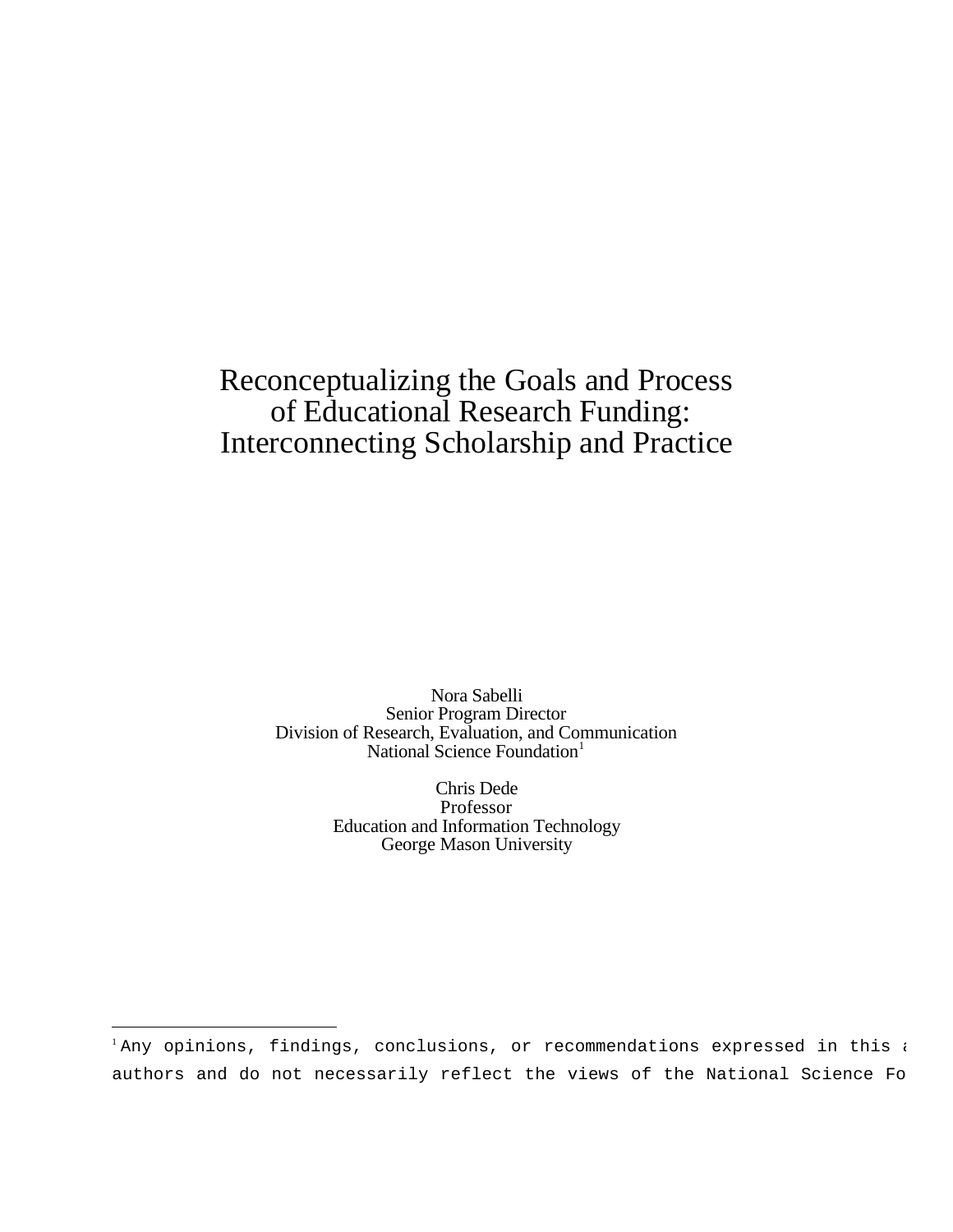#### **Introduction**

In this article the authors reflect on their learning while Senior Program Officers in the Directorate for Education and Human Resources of the National Science Foundation, where they have directed a number of grant programs that fund peer-reviewed educational research in science, mathematics, and technology. Our collective experience includes research into instruction and policy, learning and intelligent systems, applications of advanced technologies, and networking infrastructures in education. This article is not a synthesis of the extensive prior literature on the need to link scholarship to practice, but instead an invitation for dialogue about "the awful reputation of education research" (Kaestle, 1993; 1997) from a perspective informed by policy and funding experience. We argue for a new prioritization of research funding initiatives, highlighting crucial types of educational studies currently undersupported.

Our approach for increasing the impact of research funding on education is based on reconceptualizing the relationship between scholarship and practice in the context of an urgent need for sustainable, scaleable, high quality educational innovation directed towards all students. Central to our funding strategy for interweaving educational research and practice is recognizing that:

- (a) Educational reform is an iterative process of continuous improvement requiring long-term research investments that evolve in their nature.
- (b) Parallel to other research situations, scholarly contributions to educational improvement must involve an ongoing interplay between theory and experiment.
- (c) If the education system is to change, the role of practitioners in the processes of experimentation and adaptation must become paramount.
- (d) Sustainable improvement depends on transferring the ownership of innovation from the scholarly community to practitioners and policy makers in the evolving educational system.

Even when most supportive of practitioners, in the past educational research funding has not focused sufficient attention on the limits of scholarship as sole mechanism for institutionalizing the processes of innovation.

The first two sections that follow summarize how researchers currently attempt to shape practice, then describe mutually developed implementation studies as an alternative innovation strategy with greater impact. The next two sections depict how educational practitioners currently view the role of research in the process of innovation, then delineate alternative policies that could improve the utilization of scholarship in applied settings. Our discussion focuses on what is missing from current funding approaches for research directed at enhancing educational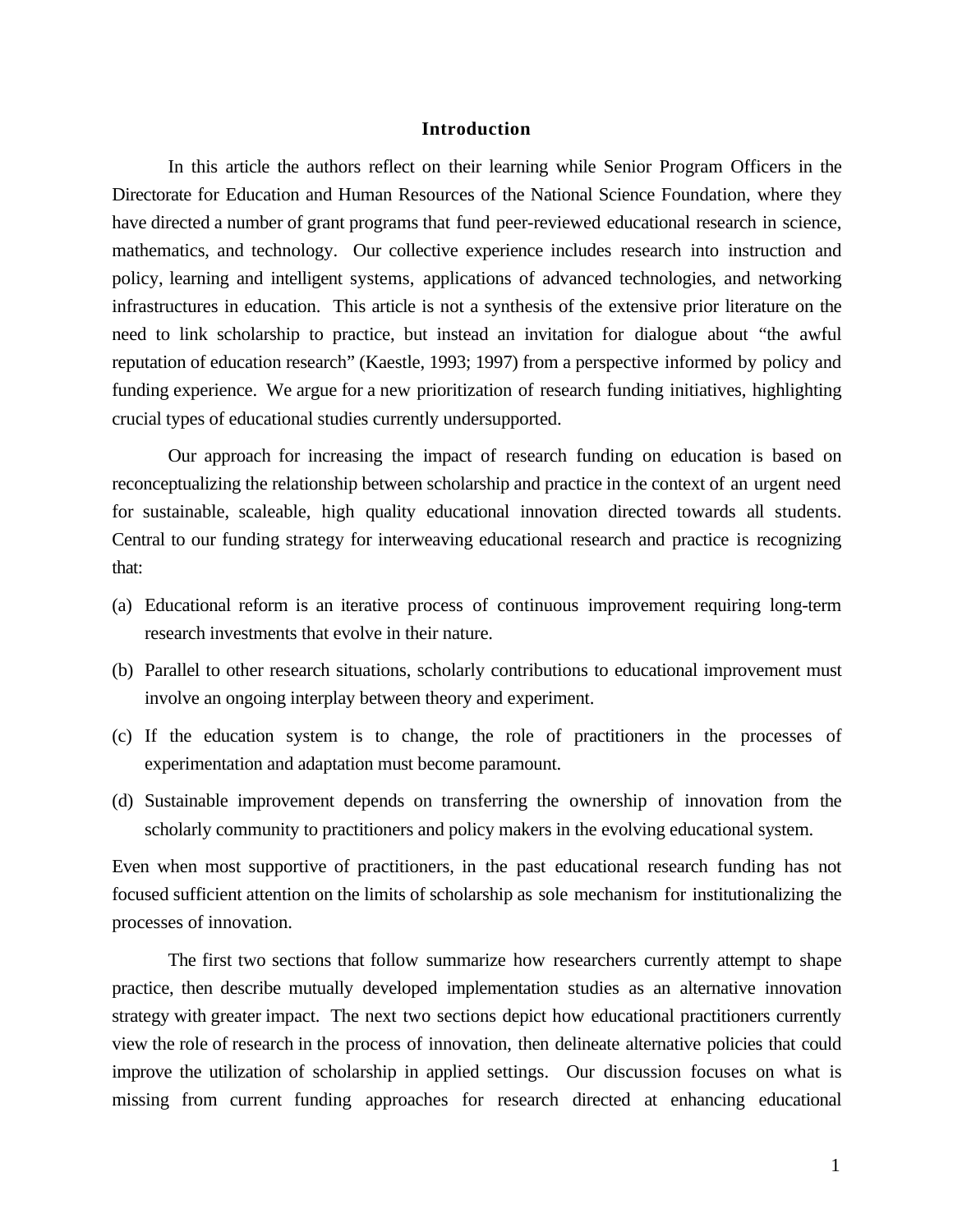practice—*not* for all aspects of research.

# **The Research Context**

Historically, the relationship between researchers and practitioners has taken various forms, some quite close and supportive (Kennedy, 1997; Wagner, 1997). However, with few exceptions, researchers' strategies for inducing change in educational practice have emphasized the transfer to teaching or to policy making of results and insights conceptualized by the scholarly community. Funded projects have been driven mainly by goals of contributing to the accumulation of scholarly knowledge; disseminating this knowledge to practitioners as materials, directives, or rules has been seen as an uncoordinated responsibility of the investigators. This investment strategy does not foster analyses of synergy and of comparative quality. To enable more scaleable and sustainable research innovations, we suggest reprioritizing funding strategies to highlight innovative types of studies that empower the improvement of practice in pervasive ways.

The most common funding strategies for research-based educational improvement have several limitations:

- 1. Because in general funders allocate resources via disconnected, relatively small awards, research insights about the educational system are often limited to isolated, minor findings about individual practice and collective policy, leading to outcomes that miss crucial systemic relationships and don't reinforce links among various components of schooling.
- 2. In funding program guidelines, learning frequently is assumed to occur only in classroom settings (based on curriculum, guided by teachers, managed by schooling organizations), rather than as a process distributed across all of everyday life and shaped by interactions with families, employers, and communities. This again leads to a narrow, disconnected perspective about educational innovation.
- 3. Scholarly peer-reviewed decision making about funding awards often focuses on researchdriven issues peripheral to the concerns of practitioners and policy makers, or emphasizes studies of highly restricted situations from which results do not generalize to other contexts. . Since "all education practice is local," highly restricted studies are important, but do not build theories or test general hypotheses. They are design experiments whose reproducibility is unclear and therefore are (appropriately) seen by the general audience as of limited value.
- 4. The dissemination requirements of funding programs frequently do not obligate researchers to report their outcomes in ways that stress the types of evidence that educational implementers and the public find persuasive. As a result, practitioners seldom develop a deep understanding of a research innovation's goals, conceptual framework, implementation process, and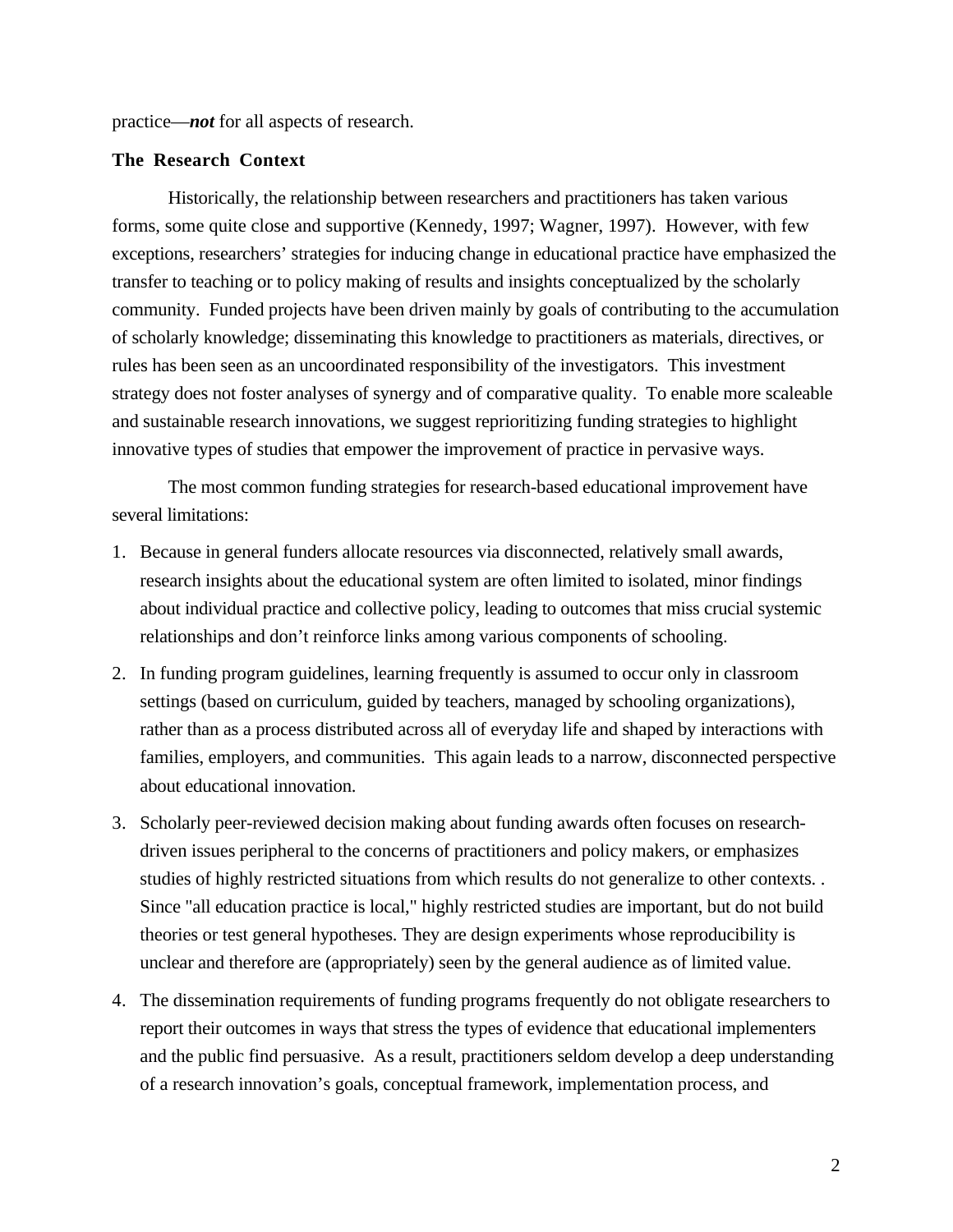evaluation strategy.

Because of these and related problems, insights from current research may provide valid new ideas for improvement in practice, but seldom make a general and sustainable impact on the field or accumulate into well understood, coherent strategies for implementing multiple innovations simultaneously.

Even when research is conducted by practitioners, the use of "classical" investigative strategies vitiates the impact of their findings. For example, usually teachers' "action research" on their classrooms is shaped by a research-centric perspective on education as composed of independent classroom units in which teaching and learning can be improved in major ways through reflective analysis at the 'micro' level. This intrinsically limited approach is mirrored by parallel misconceptions about a separate policy making sphere in which research on aggregated patterns and trends provides all the data needed for decision making. Funding programs geared to practitioner or policy maker research too often replicate this "micro-practice/aggregate-policy" disconnected model of educational intervention and therefore achieve little lasting impact.

Despite these problems, funded research has led to many valid, useful models of pedagogy (Darling-Hammond, 1997; Dede, 1998; National Commission on Teaching and America's Future, 1996), to policy commitments in support of research linked to educational improvement (President's Committee of Advisors in Science and Technology, 1997), and to advances in our understanding of how people learn (Bransford, Brown and Cocking, 1999; Donovan, Bransford and Pellegrino, 1999). Collectively, however, insights from many exciting programs and projects have not resulted in pervasive, widely accepted, sustainable improvements in actual classroom practice; in a critical mass of effective models for educational improvement; or in supportive interplay among researchers, schools, families, employers, and communities. Even when education research deals with the right issues, too often its results remain invisible outside of the scholarly community. The root causes of this shortfall rest partially with scholars themselves, partially with the agencies that fund educational research, partially with the distributed, loosely coupled nature of the educational system, and partially with a "quick fix with a silver bullet" mindset in our culture. Also, because policy makers are slow to take into account fundamental changes taking place in the context of educational practice, their actions often erroneously assume a dormant societal and educational environment.

Integrating current research on important pieces of the educational puzzle into nextgeneration, overarching models of innovation is a task that calls for different funding scales and mechanisms than typical today. Even when projects strive for greater descriptive understanding of educational and societal dynamics, their emphasis is generally on laboratory or design experiment studies that create atypical "islands of innovation." Only sizable implementation "testbeds" that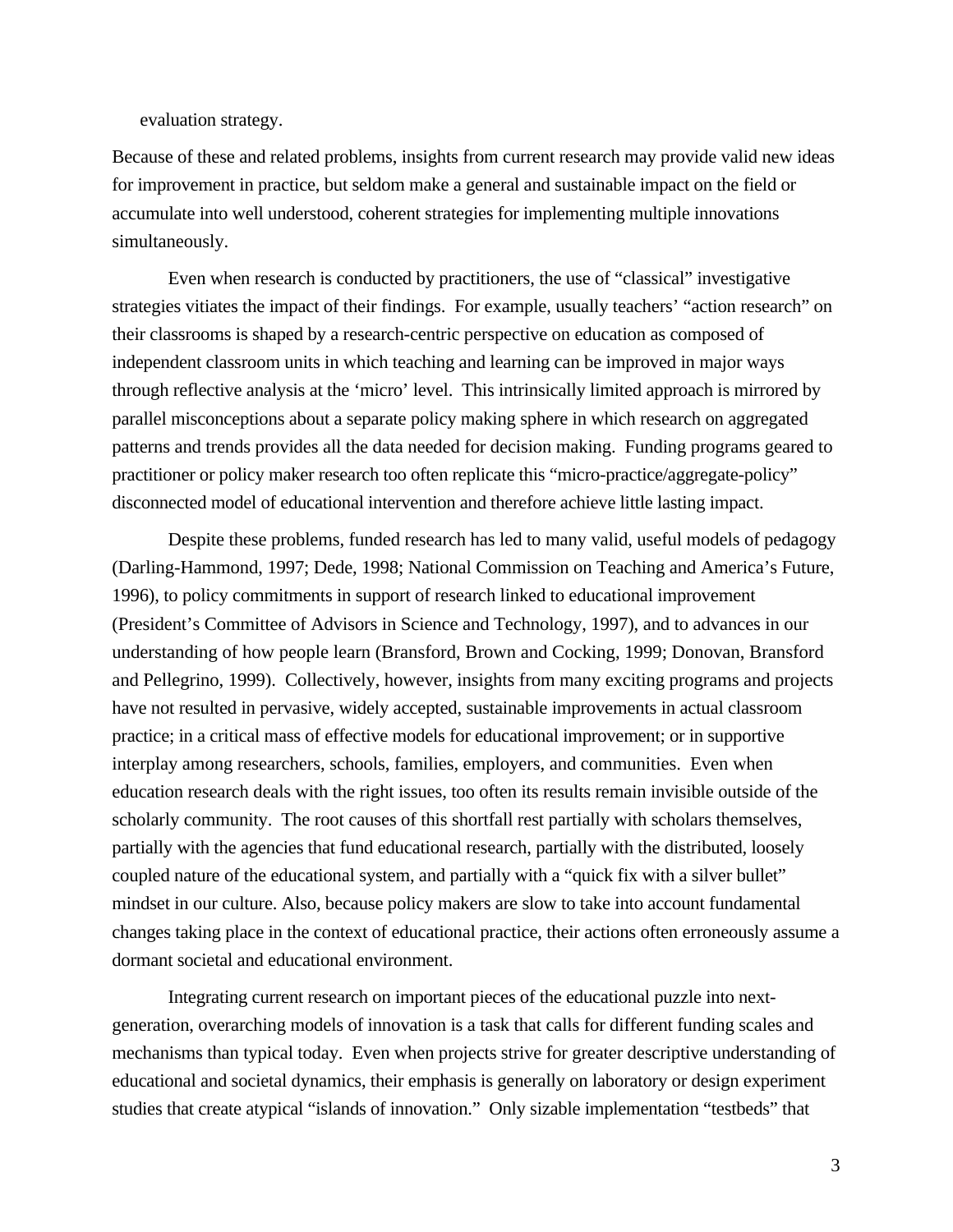deal with scalability, generalizability, local adaptation, and sustainability can advance these ideas for improvement to the next level. However, despite the fact that practitioners and policy makers are focused on exactly these issues, funding for such testbeds is currently only a small fraction of the total research portfolio.

As studies of the processes underlying educational change document (Cuban, 1990; Fullan, 1993), systemic relationships are crucial determinants of whether the implementation of a strategy for improvement succeeds or fails in reaching its educational—as opposed to educational research—objectives. In addition, a lack of systemic analytical frameworks makes it difficult for researchers and practitioners to develop insights on how attempts at innovation interact. Also, seldom are research methodologies in use by other scholarly fields brought to bear on educational systems, even though these analytic methods have contributed to the understanding of designed, human contexts (e.g., cities, corporations) and of institutions charged with rapid technology-based improvement (e.g., hospitals). Such theory-based organizational and system-wide frameworks are needed in order to identify understudied pressure points where new ideas could lead to coherent strategies for educational improvement.

For lack of such a systemic perspective, the educational research portfolios of both NSF and the U.S. Department of Education have not permeated these agencies' implementation portfolios (materials development, teacher professional development, organizational reform). In part, this is because systemic issues have been explored almost exclusively in the limited context of *evaluating* systemic projects rather than deeper studies of systemic processes in testbed situations. This approach leaves undeveloped many opportunities for creating ongoing partnerships among educators, parents, employers, disciplinary experts, and communities, relationships that could lead to improvements in students' (and teachers') learning.

The common practice of conducting studies of large-scale educational interventions as "evaluations" does not create the deep research base needed. Evaluation methodologies and goals focus primarily on evidence of effectiveness; this often omits process issues and crucial variables outside the subsystem being studied. Also, such an approach removes the responsibility for practitioners and policy makers to be active participants in assessing implementation strategies and results. Too often, experiments and evaluations are imposed on schools in a way that does not foster reflective processes that could accumulate learning; we see funding for policy maker- and practitioner-centered processes of experimentation, assessment, and reflection as a crucial enabler of sustained improvement.

### **Mutually Developed Implementation Studies as a Better Funding Strategy**

How could investigators and funders transcend these limitations in research funding and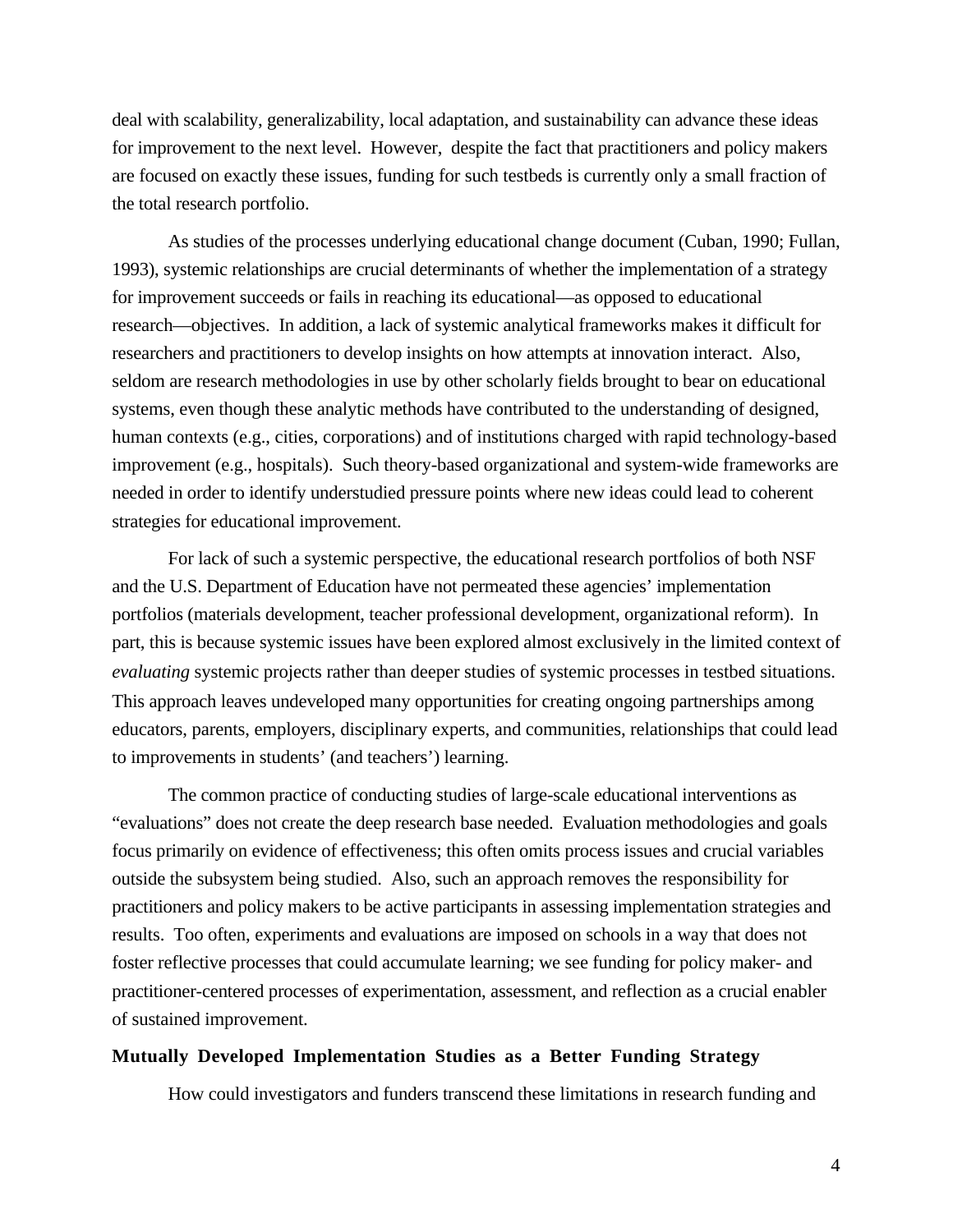conduct? Reconceptualizing research priorities and processes to focus more on implementation studies mutually developed by scholars, practitioners, and policy makers is a promising strategy to develop sustainable impacts on practice. This agenda can be seen as driven by an interactive view of the role of the target institution:

| Institution's role   | Program focus                 |
|----------------------|-------------------------------|
| <b>Passive</b>       | Demonstrations and            |
| <b>Dissemination</b> | <b>Models</b>                 |
| <b>Interactive</b>   | <b>Adaptation experiments</b> |
| <b>Adaptation</b>    | <b>Seeding Change</b>         |

We believe too little emphasis is placed on *research* funding for *in-situ* adapting, analyzing, and scaling-up interventions and policies that, as isolated islands of innovation, have been successful in some other educational context. Even less priority is given to modeling and generalizing the coherent processes that led these innovations to succeed in design experiment settings.

To achieve coherent, sustainable, and scaleable change, we posit that understanding the process of innovating (i.e., of altering standard practices) is as important as studying its outcomes. In the few instances when we have seen the evaluation of new strategies for change lead to deep understandings of sustainability as well as a plan of action, the "evaluation" (both formative and summative) was performed by the project team, led by a strong researcher. In this situation, the objective was not only to "evaluate" the performance of the project—a worthy goal—but also to model and institutionalize its gains. Such internal reflective learning could be part of all large-scale implementations, rather than limited to projects undertaken with a specific innovation research purpose or subsumed as a minor objective in an external evaluation of an implementation's performance.

Certainly, this type of research on the sustainability and scaling-up of reforms is expensive, people-intensive, and time consuming; but these are not the only reasons why such studies are seldom done. Implementation (systemic, applied) research does not fit well within conventional scholarly academic career paths. These studies demand a multiplicity of theoretical and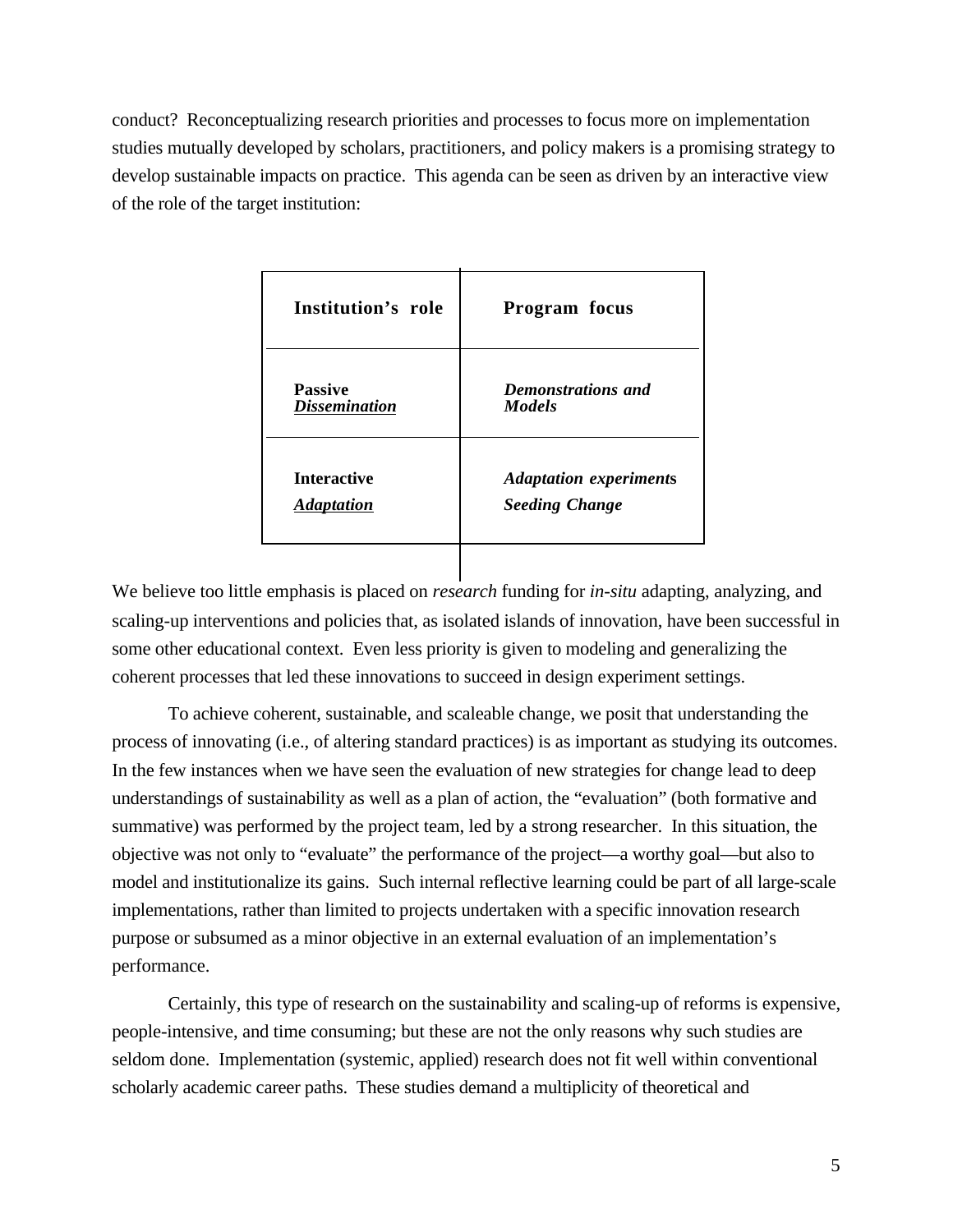methodological perspectives and require researchers to share control of the investigative process with practitioners and policy makers. When such close partnerships are in place, researchers must not only relinquish sole power over the analytic process, but also act as brokers to guide and mediate the reflective interactions of other stakeholders. This is a skill for which most investigators are not prepared—in part because conceptual frameworks for this type of research are not well developed, in part because this capability is best fostered through supporting changes in practice within integrated implementation and research "testbeds" (an uncommon experience for scholars).

As has been recently suggested by the President's Committee of Advisors in Science and Technology (1997), if our ultimate goal is long-term, pervasive, quality educational improvement, we must find ways to invest a "critical mass" of funds and human resources in *clinical-type research*. This article argues for a definition of such research as reflective interplay between basic research and practice, a process that is bi-directional and helps both sides evolve towards increasingly sophisticated objectives.

Such a bi-directional process should not be construed as limiting funding to 'applied' research. The strategy we propose follows the arguments presented by Stokes (1999) on 'use-driven' fundamental research, that is, fundamental research on critical and fundamental issues of principled practice. The example given by Stokes is the close interplay of molecular and clinical research under NIH sponsorship. In discussing its relevance to learning research, we will use a term that is in contraposition to 'use-driven': 'curiosity-based' research. Using the word 'curiosity' helps to focus the comparison on the reasons behind the research questions posed. Curiosity-driven research questions arise from the theoretical and hypothetical dynamics of the research field, with priorities driven by the investigators' interests. The difference between use-driven and curiositydriven research is not the 'basic' or 'applied' nature of the study; rather, it is the community of practice in which the research objectives are embedded and that first appropriates its results.

An example from research on learning may help clarify what we mean.<sup>2</sup> Take research on the linking of students' activities out of school to their learning in classrooms (use-driven), or the transfer of knowledge acquired via intuitive and implicit learning into formalized knowledge (curiosity-driven). Similar research questions are posed in different terms, and the answers would inform different types of application.(Bransford and Schwartz, 1999)

In use-driven, clinical research relationship among scholars and practitioners,

 $^2$ The difference between cognitive science research and learning research lies at the c in NSF. ROLE received 180 preliminary proposals from a wide array of research commun submited to NSF's education research programs in the past. In multiple cases, the pi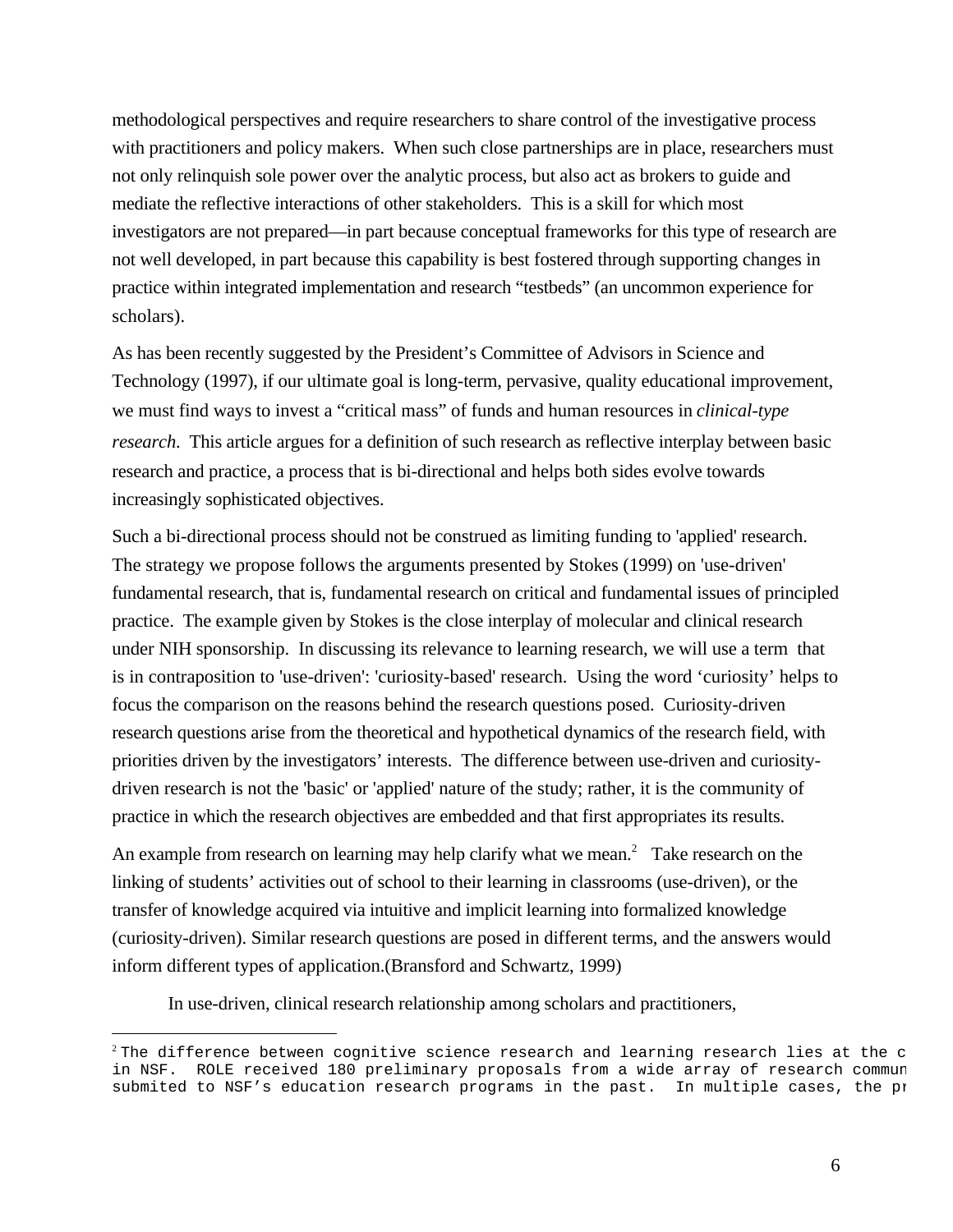implementation is not dissemination: the expected acceptance of recipes and materials for innovation developed by others. Implementation is instead the reflective adaptation or recreation of a process that enabled a similar group to succeed in another educational setting. Focusing on the process as well as on outcomes enables practitioners to start with objectives consistent with their own current problems and worldview, then evolve towards increasingly more powerful goals as they reflectively adapt innovations. This type of interaction among scholars, policy makers, practitioners, and other stakeholders in quality education undercuts the limitations of conventional research discussed earlier and lies at the heart of effective, sustainable scaling-up through the mutual evolution of goals and outcomes.

The intent of the research endeavor shifts from achieving an expected outcome to planning for continual, reflective evolution. In our view, even the best of predetermined goals too often lead implementations that call for either locally unattainable or unimportant outcomes, or worse, to the co-opting of the original goals. Evolving objectives, on the other hand, require developing a shared, long-term vision of what excellence in education means. Some central questions in this process of mutually conducted implementation research are what are the critical insights needed *here and now* to plan for and achieve an educational system's long-term goals? What is the existing knowledge base in a particular situation, and where are the pressure points in that context for augmenting that knowledge? What types of intermediaries can aid or subvert the institutionalization of an ongoing relationship between practice, policy making, and basic, applied, and systemic research?

Emerging information technologies offer intriguing ways of potentially creating virtual "knowledge networking" communities among researchers, practitioners, and policy makers. Three years ago, NSF instituted a new multidisciplinary funding program to examine the potential of emerging information technologies in fostering "Knowledge and Distributed Intelligence" (KDI). This initiative [http://www.ehr.nsf.gov/kdi/default.htm] was prompted by fundamental shifts that new interactive media are creating in the process of science. Scientists are moving away from an investigative process based on reading others' research results in journal publications as a means of informing and guiding one's own scholarship. Instead, scientists are engaged in virtual communities for creating, sharing, and mastering knowledge: exchanging real-time data, deliberating alternative interpretations of that information, using "groupware" tools to discuss the meaning of findings, and collectively evolving new conceptual frameworks.

NSF calls this process "knowledge networking" and is funding a series of KDI investigations to study these virtual communities both in the context of science and as a

ROLE questions differed from the ones they would have asked if submitting to a discip program, but would contribute to their overall research plan.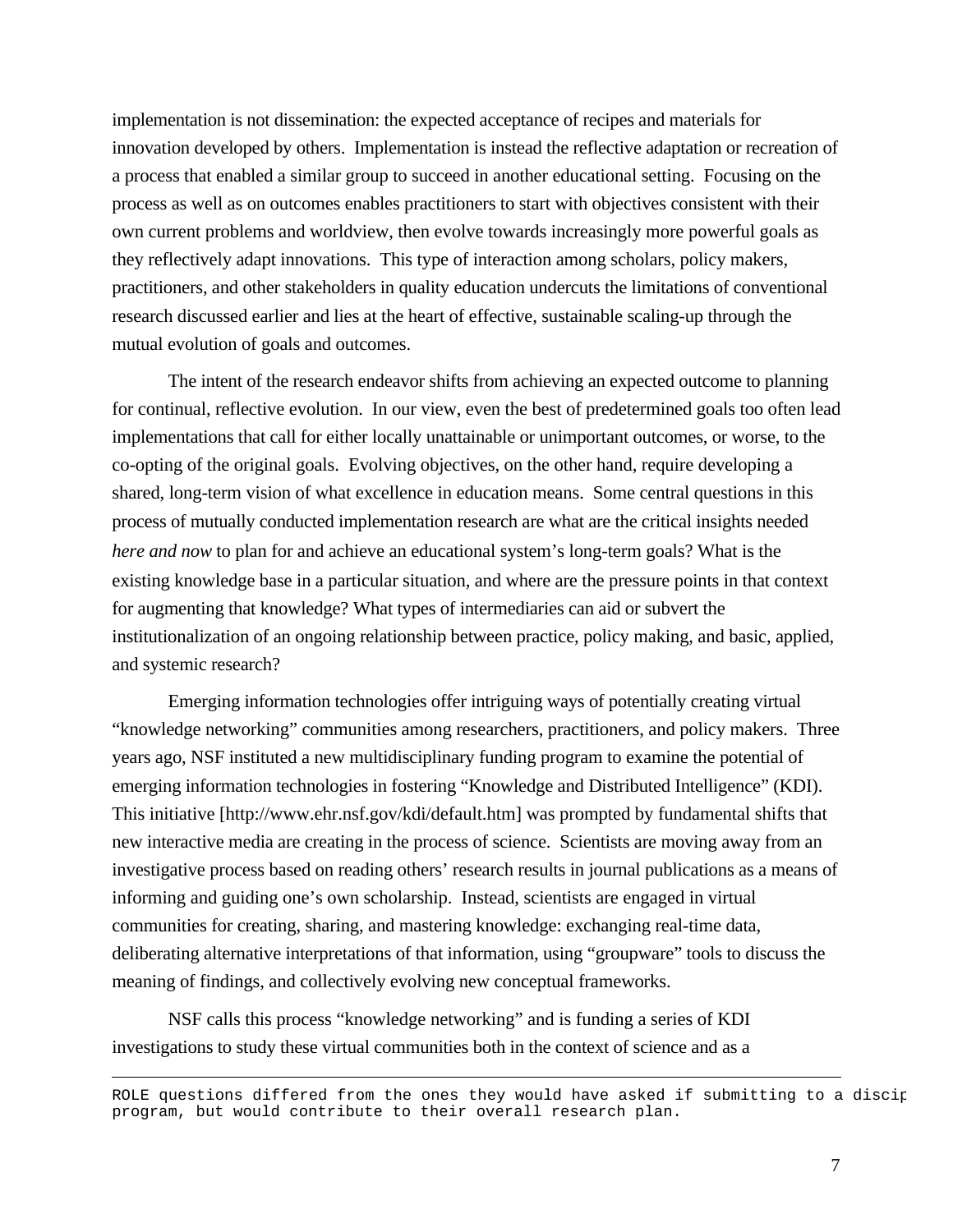generalizable process that could enhance many forms of reflective human activity. Through knowledge networking, an emergent intelligence appears in which the virtual community develops a communal memory and wisdom that surpasses the individual contributions of each participant. NSF is supporting studies of this process through its "Learning and Intelligent Systems" (LIS) initiative within KDI. Both knowledge networking and emergent intelligence are important new capabilities that could potentially transform implementation studies in education.

Knowledge networking involves creating a community of mind (Dede, 1999). Through sharing disparate data and diverse perspectives, a group develops an evolving understanding of a complex topic. Over time, the group's conception of the issues continually expands and deepens, at times broadening the range of fields and experiences seen as relevant. During these times, the membership of a networking community grows to include participants who bring new perspectives and backgrounds. Thus, a network is in longitudinal flux as an ever-larger cast of members redefines how to conceptualize the topic; this involves a constant collective acculturation into new ways of thinking and knowing. For example, in the context of educational reform, the participants in a knowledge network might be teachers, administrators, parents, taxpayers, politicians, teacher trainers, researchers, school board members, and other policymakers—each bringing differing perspectives and knowledge across multiple educational settings. Communal learning is at the core of the networking process.

This collective learning mirrors the complex initial acculturation process that people who wish to join a knowledge networking community must undergo to become effective participants. This acculturation involves:

- mastering a common language and a generally accepted set of theories and mental models (to provide a framework for communication),
- inculcating communally defined processes of collecting and analyzing data (to enable sharing reliable information),
- developing proficiency in design, reasoning, and argumentation (to facilitate the evolution of ideas), and
- accepting a common set of values, such as respect for others' perspectives (to encourage wide participation).

Currently, the absence of these types of acculturation undercuts opportunities for sustained educational reform. For example, the war between proponents of phonics and advocates of whole language illustrates the dysfunctional dynamics that can occur without mutual acculturation processes to enable reflective dialogue that can promote a discussion *of when, for which children,*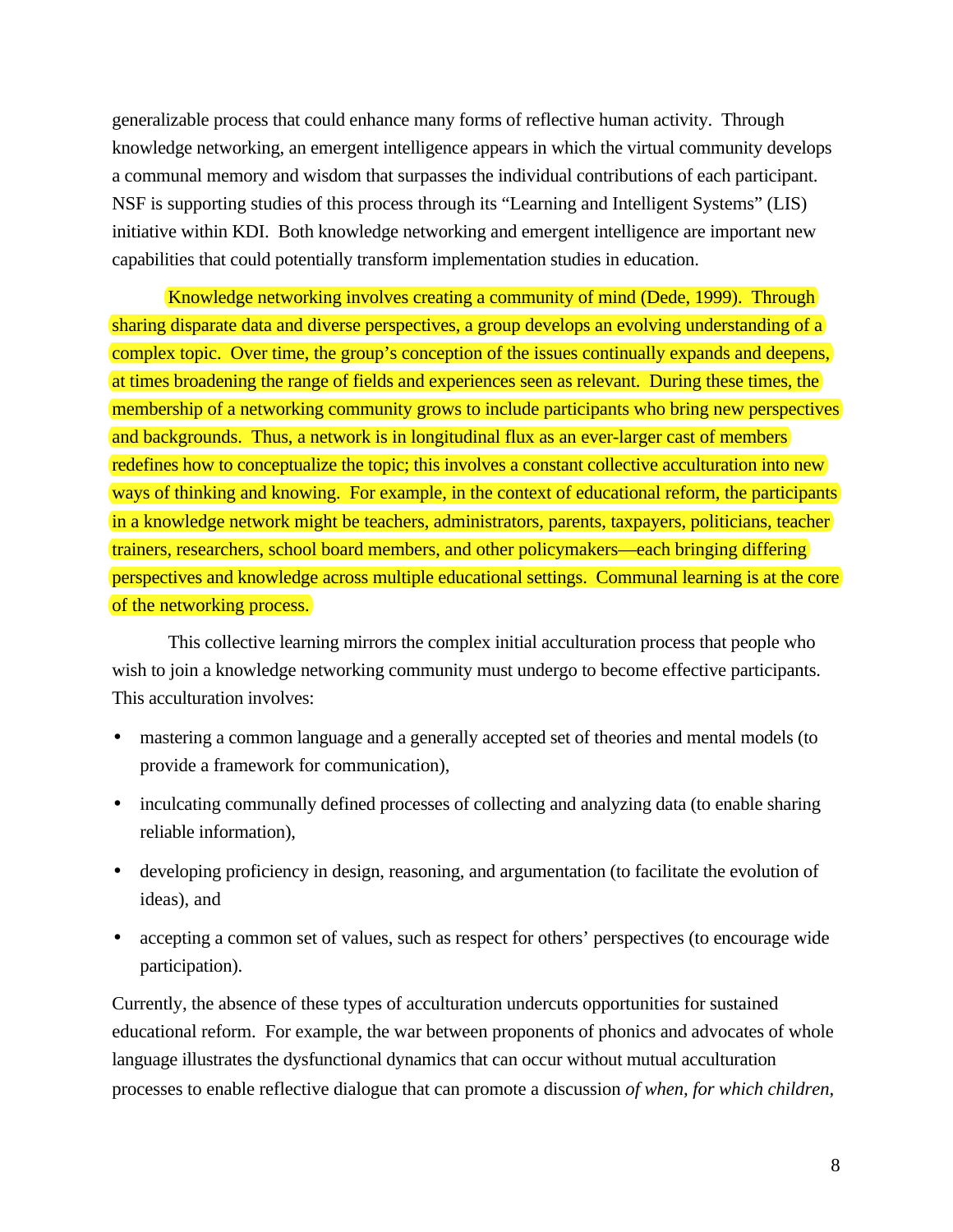*and under what circumstances is each pedagogy more appropriate*. Through tools for representation, collaboration, and community building, new interactive media can create a framework within which constructive interaction can occur. Advances in information technology aid knowledge networking through providing rich sources of data, rapid information exchange. sophisticated analytic tools, and the collective intellectual capacity to tackle the complex problems that underlie educational innovation.

The new types of funding initiatives we advocate could create educational "testbeds" to explore networking design for a class of social knowledge communities that have properties different from those of virtual scientific research networks. Transfer of knowledge among members of such educational communities—in ways that enable them to adapt solutions to their own contexts—is not simply exchange of superficial information about successful innovations. It requires engagement in rich, artifact-focused dialogue that provides detail about the nature and processes of education reform. For example, educators can undertake collaborative annotation of video-based case studies of educational practice that include ancillary information such as student products and teacher reflections (Jacobs et al. 1997). Knowledge networking technologies represent a new and powerful strategy for enhancing innovation sharing and adaptation, since practitioners and policy makers find direct knowledge about each others' practices much more convincing than conventional forms of research evidence.

Typically, when islands of innovation in education emerge, they do not scale-up or transfer and eventually wither away. Evolving small-scale innovations into widespread shifts in standard operating practices necessitates changes in organizational structures, individual beliefs and values, and community commitment. By building bridges from reflective innovation to standard practice, testbed knowledge networks provide an excellent venue for exploring scalability and sustainability in educational innovation. However, this requires reconceptualizing traditional funding strategies for linearly transferring innovations from research to practice. Instead, researchers become intermediaries among practitioners, and practitioners become co-developers of innovative models.

In this article, by identifying what we see as major gaps in current research studies, our focus is on defining a balanced portfolio of education research activities, itself embedded in a body of learning research. To a great degree, the need to revisit how research impacts practice is a reflection of a general paradigm shift in implementing innovations, focusing on 'systems' that resist or empower change (Senge, 1999*).* In recent federal funding programs (e.g., the Interagency Education Research Initiative, IERI, http://www.nsf.gov/IERI; and the Research On Learning and Education Program, ROLE, http://www.nsf.gov/pubs/2000/nsf0017/nsf0017.html, NSF 00-17), an important emerging emphasis is exploration of the educational system *qua*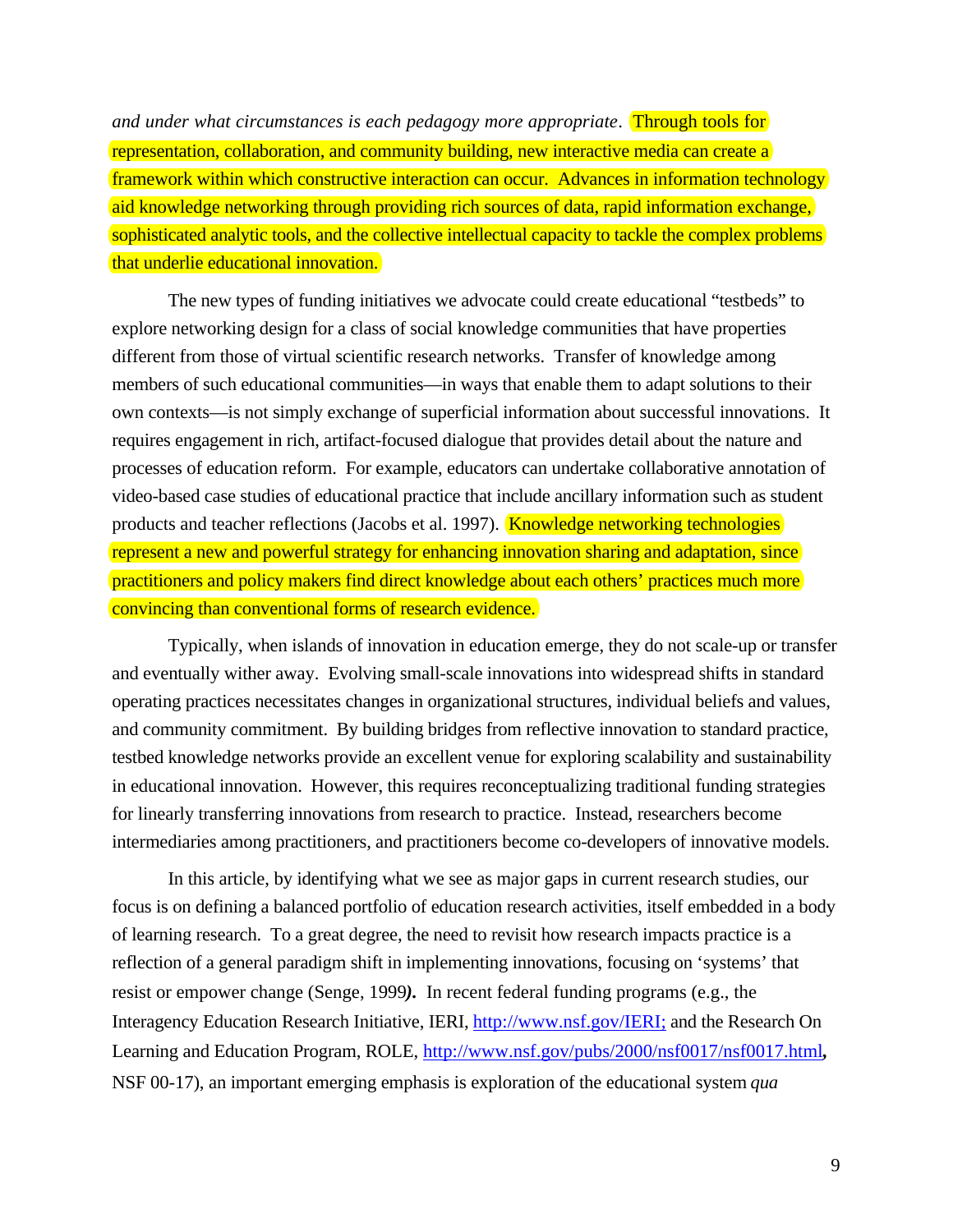*system*. Priority is given to projects that explore the crucial interplay between policy goals, research outcomes, and actual classroom changes.

We believe that a greater emphasis should be placed by the educational research community and its funding organizations on:

- 1. Developing generalizable conceptual frameworks that coherently advance knowledge in support of sustainable improvements in teaching, learning, cognition, motivation, and problem solving for all students.
- 2. Conducting large-scale interventions *as design experiments* (Collins, 1996, Brown, 1992) based on innovations with the potential of enabling all learners to master more complex content via sophisticated and adaptable pedagogies, often enhanced through technology.
- 3. Conducting a reflective ("taking stock") cross-intervention analysis of the implementation process itself, so that researchers, practitioners, parents, and policy makers can understand the process, modify it, and achieve more effective learning environments that serve the needs of all students.

These goals can be accomplished by a balanced portfolio of research studies, undertaken not linearly but in a richly intergenerative fashion, categorized by methodology and objectives as follows:

- 1. *basic research and small, focused laboratory-type experiment*s*:* designed to advance foundational knowledge (for example, cognitive science research, some aspects of cognitive neuroscience and neural networks, studies of how naive learners and experts in a given area organize their learning, effects of cognitive tool use in stages of intellectual development, etc.)
- 2. *design experiments and applied research:* design experiments to advance the practices of teaching, learning, and organizational management (for example, longitudinal studies of the uses of scientific and mathematical modeling as pedagogy, environments that support learning of increasingly complex tasks, theories of instructional design in environments where learners have differing repertoires of learning styles, etc.)
- 3. *data gathering and analysis studies of prior and existing practice and of intervention experiments:* designed to evaluate and rationalize outcomes across laboratory and intervention studies (for example, surveys of teacher certification in the topic being taught, issues of gender and career choices, etc.)
- 4. *systemic research on reform consortia and on large-scale intervention experiments:* designed to advance the implementation of intervention experiments and research-based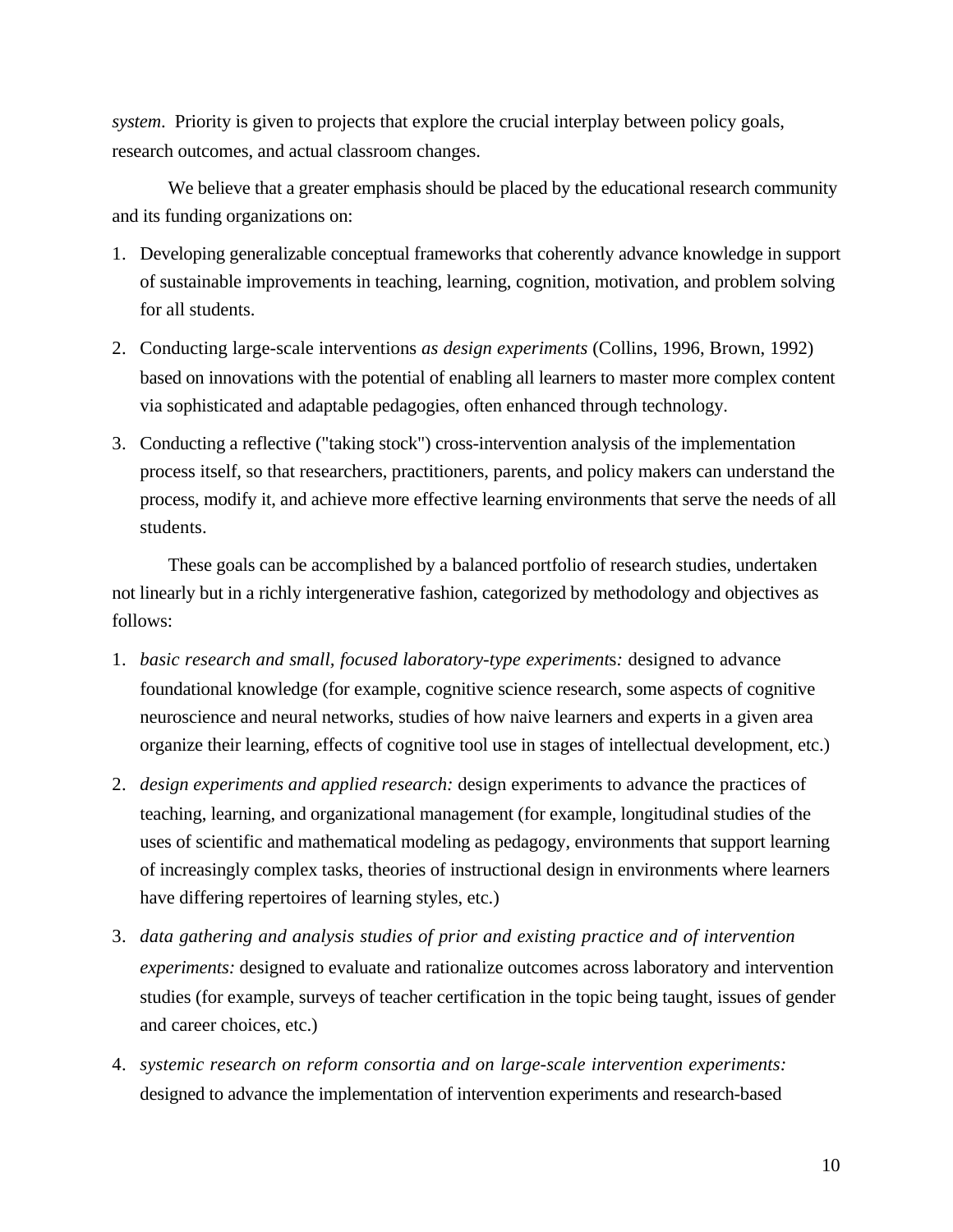innovations in large-scale and complex educational systems (research and implementation testbeds in specific contexts, studies of reform consortia, comparison of the economics of scaling-up models, role of motivation and intellectual ownership in sustaining reform, social and ethnographic studies, policy research, economic co-dependence of publishers, software developers, other vendors and schools, etc.)

In summary, we see the need for reflective and adaptive research methodologies applied to the study of complex educational systems by these systems themselves, in collaboration with researchers. But how do practitioners and policy makers currently view the role of research?

# **The Educational System Context**

Traditionally, the primary goal of educational practitioners and policy makers has been to efficiently follow standard operating procedures, modifying these only when current learning outcomes fall dramatically short of society's needs and expectations. In the event that innovations are necessary to remediate shortfalls, the interventions attempted are seldom based on prior knowledge, on validated experience, or on research evidence; but instead often emerge from political expediency or currently popular strategies for change. Implementation projects seldom monitor relevant research and generally limit their goals to "fine-tuning" current approaches rather than searching for more ambitious visions. Too often, practitioners and policy makers reject as "impractical" a reflective, iterative approach to implementation, thereby undercutting the leverage research might provide in developing strategic objectives and effective evolutionary processes for improvement.

As discussed earlier, intervention experiments are one means to introduce alternative, reflective innovation strategies into a large complex context. However, in order to succeed, implementation research must be based on insights from design experiments and must focus on reflective adaptation to given contexts. Unfortunately, in practice this is not often the case; the balance between "general," "generalizable," and "localized" knowledge acquired from educational interventions is usually not clear or even present in reports on their effectiveness. In part, this is because the demand of practitioners and policy makers for immediate results washes out the development of general ideas or generalizes ideas too soon or rediscovers what is already known. Interventions mandated by local boards, politicians, or the public are typically not viewed as *applied* experiments that build on laboratory trials through iterative refinement to match a particular situation. Rather, they are seen as 'silver bullets' that will magically solve a pressing problem. The question too frequently asked (*what works*) is inferior to the perspective *how can we make what works, work for us*? Workable, sustainable solutions are not jumps from one stable state to another, but instead follow a self-correcting, at times meandering, path.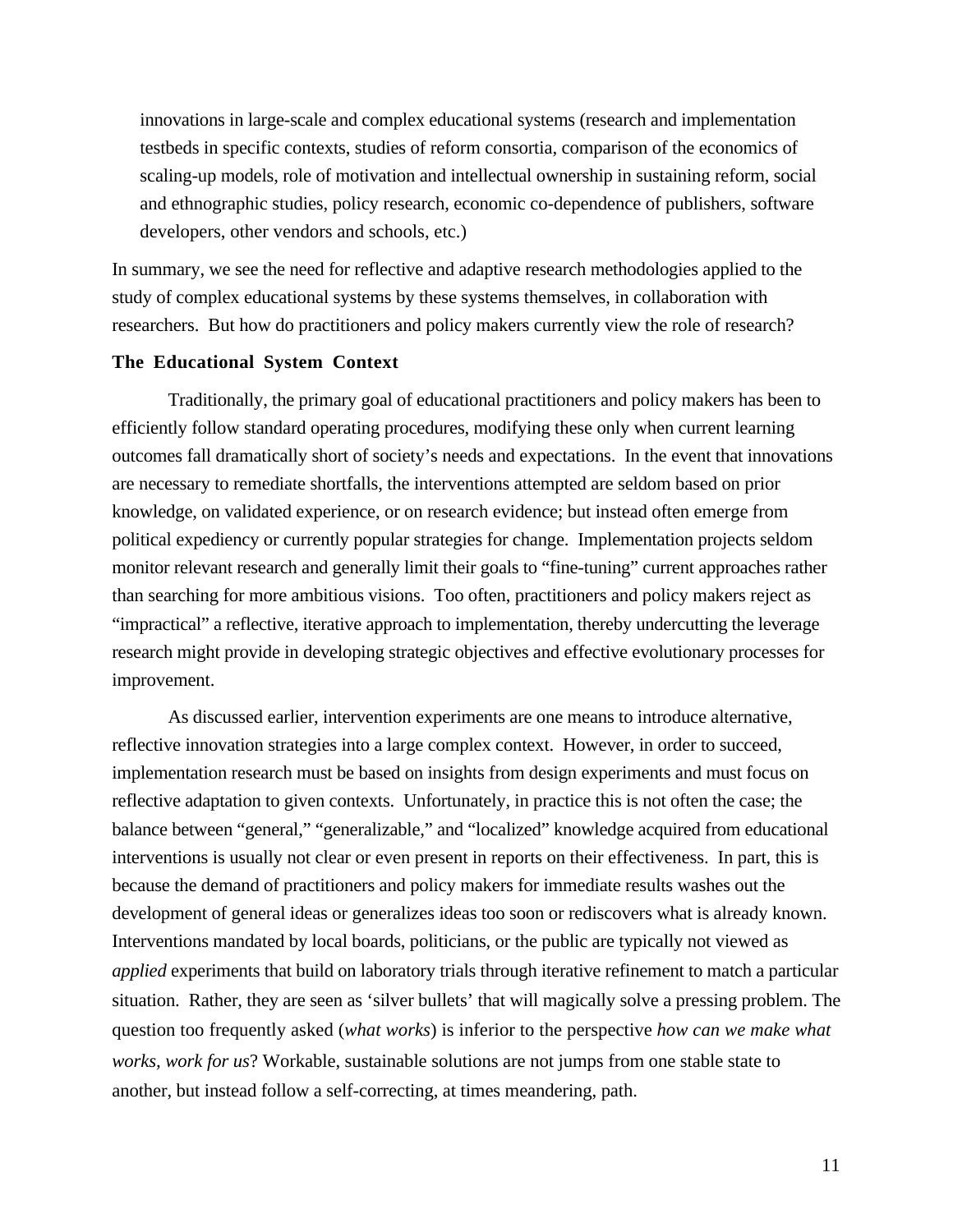A variety of problems plague attempts by educators to initiate research-based implementation studies. Performers and audiences are often different for laboratory research and implementation studies; in the absence of common participants, building connections among these types of experiments is difficult. Organizations that contribute to educational inertia, such as standardized testing corporations and textbook companies, are seldom included in our models of change; yet involving these types of stakeholders in systemic innovation efforts is often vital to success. These and other disconnects among basic research, implementation studies, and policy making hamper aggregating the outcomes of experiments towards a larger goal and undercut the ownership of change in those who must implement innovations.

Since a compelling need exists for more clinical and implementation research, the educational community must undertake the task of capacity building for a new generation of applied researchers and research-informed practitioners. At present, most scholars know better how to perform laboratory analyses than how to conduct large-scale implementation studies as theory-building research (rather than evaluation). Most investigators do not have good mental and methodological models of intervention and systemic research, which are similar to applied scholarly activities in medicine and engineering where the relation between general knowledge and local and individual interventions is crucial. In the absence of sophisticated implementation strategies, practitioners and policy makers are skeptical of what they see as "ivory tower" remedies and often inadvertently eschew or co-opt the core of innovations in the process of adapting them. We need to fund the evolution of innovative, mutually evolved methodologies for this type of research.

In the fields of medicine and engineering, integrating new research insights into practice is appropriately seen as a professional goal mutually achieved by theoreticians and practitioners. Unfortunately, in education this evolution of practice is instead approached as an issue of control. For example, the expectations of the medical research community about the role of physicians are in sharp contrast to the views of educational researchers about teachers: Physicians are seen as partners in the improvement of public health, but teachers are too often viewed as impediments to implementing improvements in students' learning. Terms such as "teacher enhancement" illustrate a perspective that views knowledge about educational practice as a one-way flow from experts and researchers to teachers. Absent a supportive relationship in which the educational research community acknowledges teachers and administrators as professionals with insights to offer, and educators' institutions as learning organizations that shape the evolution of practice, those in the field have few inducements to incorporate and sustain research-based improvements that reshape standard operating procedures.

Lagemann (1997) analyzed the history of educational research from the very useful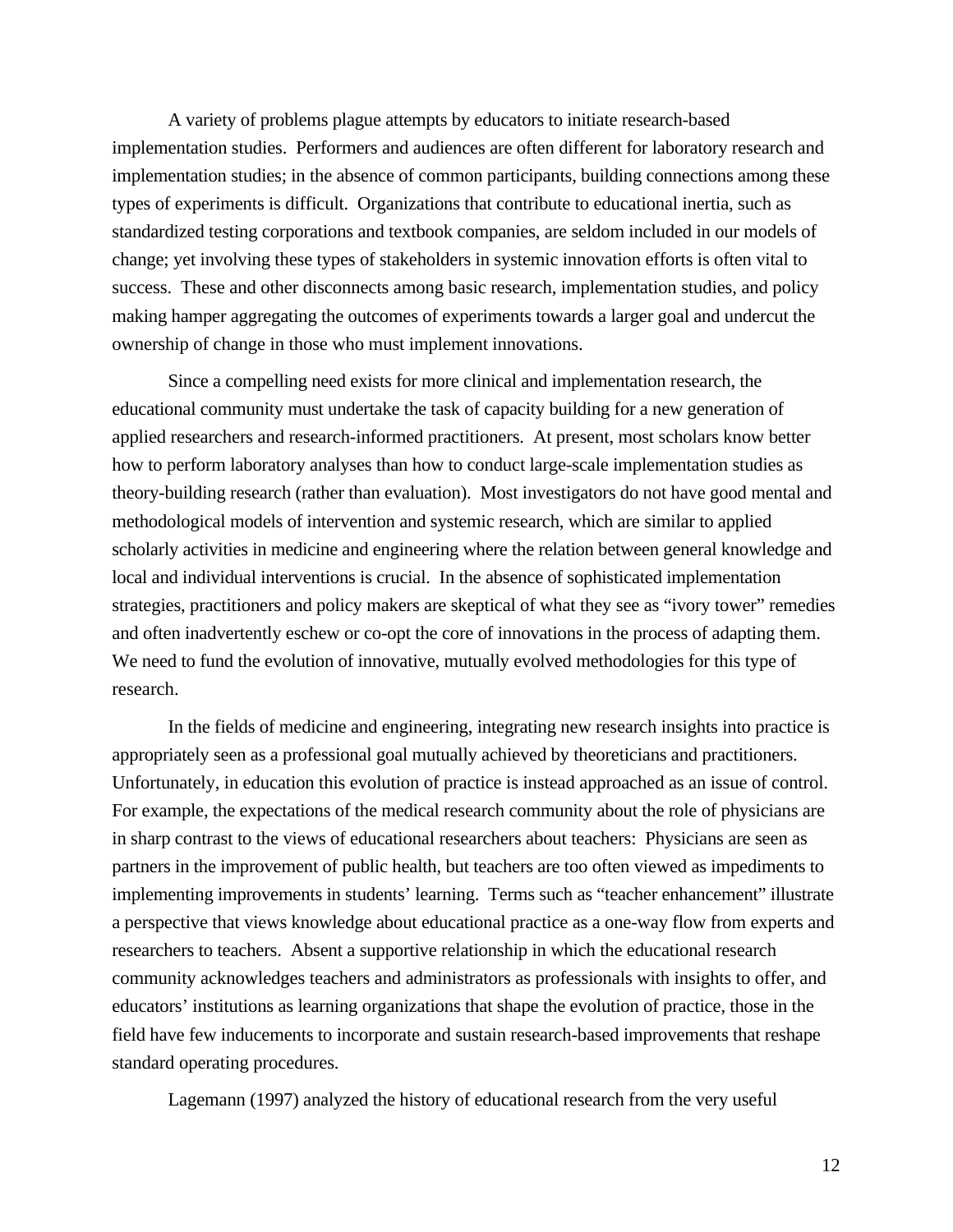perspective of how the professionalization of this field has influenced linking knowledge and action in education. As a complementary perspective, limits on the professionalization of practitioners in U.S. education (i.e., not supporting the development of their capacity for independent judgment and knowledge of their subject matter and its pedagogy, not providing time for their reflection and sharing ideas with colleagues) hamper linking knowledge and action. Comparisons of the role of teachers in the U.S. and other countries—or of the role of teachers relative to practitioners in other fields such as medicine and engineering—illuminate how underestimating the professionalism of U.S. educational practitioners in turn undercuts the sustainability and quality of systemic educational reform.

Beyond these problems of disconnects among basic research, applied research, and policy— as well as between researchers and practitioners—the value of innovations is too often reduced to and measured only by immediate improvements on standardized tests of student performance. This focus, though useful within its limits, provides too narrow a framework for evaluating the gains, successes and shortfalls of educational innovation's process and outcomes. When taken as the *only* measure of worth—and this is how most discussions frame this issue evaluation based on these limited measures does not provide the public and policy makers with enough knowledge for a continued progression of thoughtful innovations. Sustaining a coherent strategy for *higher-level* student learning (outcomes largely not measured by current high stakes tests) to meet the long-term needs of society then becomes very difficult. For preparing students to compete in a knowledge-based global marketplace, an all-or-nothing improvement strategy that is both focused on immediate results and designed for purposes of ranking rather formatively enhancing learning is self-defeating.

Change is a process, not an outcome; a 'one shot' improvement implies that the environment that nurtures the current failure is left unchanged. Funding initiatives should explore ways that current measures of the directions and pace in which schools are moving can alter to provide a constructive, formative relation among research, policy, and practice. Such funding can aid in developing shared conceptions of educational reform that allow practitioners and researchers to assess their continual individual and collective progress based on a dynamic view of the educational system, in which standardized measures of success are only one part of the assessment strategy.

# **Bridging the Research and Educational System Contexts**

We think the central problem in research funding is not only helping to enable success in current innovation efforts, but also empowering continued, deeper improvements in learning through an evolutionary process built into the structure of our society's educational system.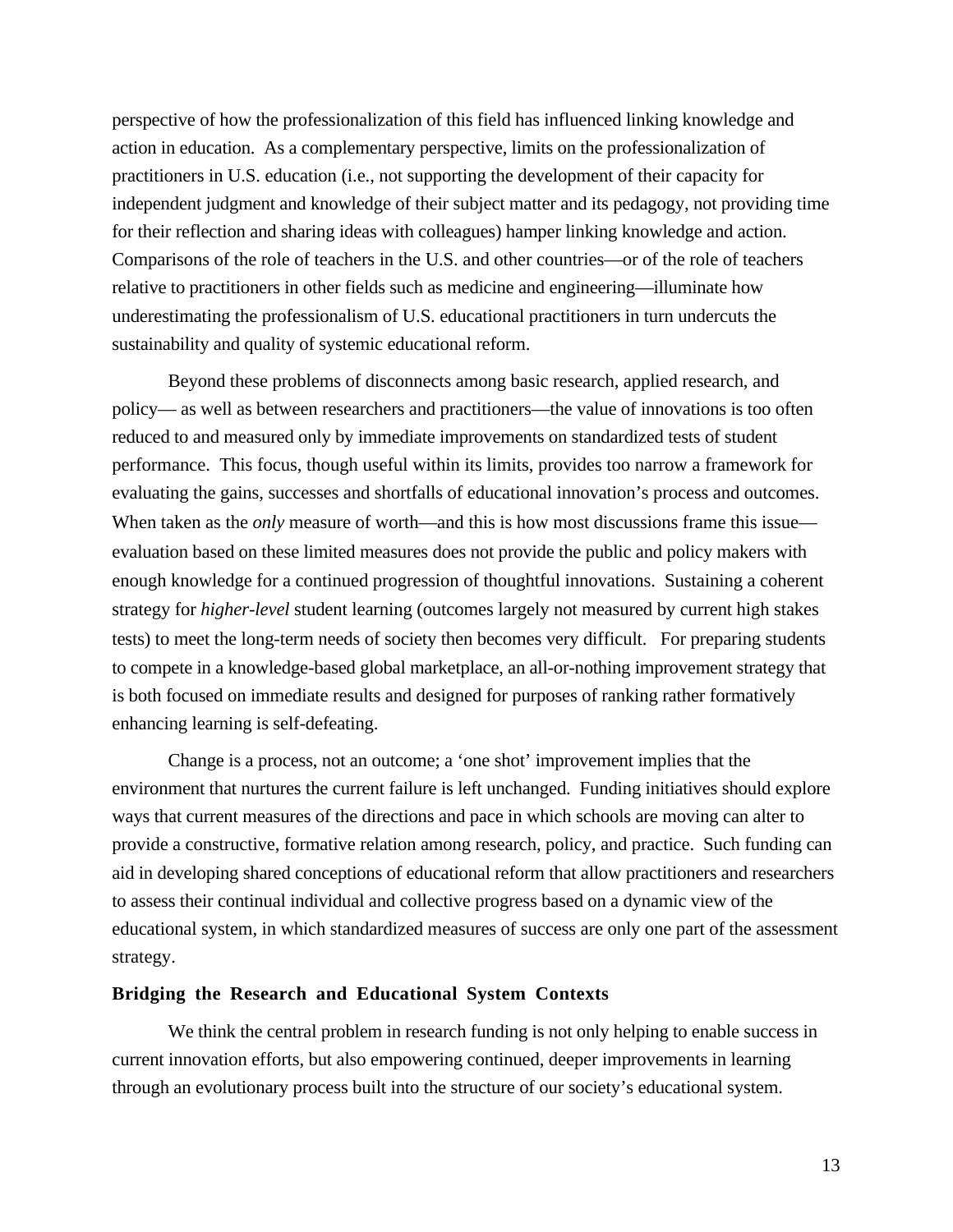Otherwise, educators will be inevitably confronted with recurring, discontinuous calls for "reform." Other fields provide better models of evolutionary advance than does education, in which change is seen as sporadic and following a step function. Every two decades the field goes through a cathartic phase in which immense energy and resources (and political pain) are suddenly invested in "revolutionizing" education to patch up many years of accumulating shortfalls.

To avoid such unproductive and demoralizing attempts at instant innovation (Kaestle, 1993; Kaestle, 1997), the research and policy communities must alter their perspective on the educational system and reconceptualize schooling as a form of social organization that can learn from itself. Many of the problems with reform arise from a view of the educational system as dependent on outside largesse—funding, materials, "teacher enhancement," research, policies—in which all its practitioners can do is "accept disseminated results" and "deliver instruction." Without mutual respect and shared expectations among researchers, practitioners, policy makers, and local communities, no model for educational experimentation and evolution will succeed. Even though systemic models of innovation dominate organizational evolution outside of schooling and drive the economics of the workplace, these are largely absent in both practitioners' and researchers' views of educational innovation.

In the context of the educational system, we believe enhancing reflective innovation and evolution requires both researchers and practitioners to consider that:

- No sustainable, coherent change can take place without reflective, continual experimentation<sup>3</sup> by small groups of students, teachers, and administrators within the target organizational context.
- No seminal experimentation can occur without a research mentality (the formation of testable hypotheses, the habit of reflection), supported by appropriate resources and embedded into the cultural image of the institution as a learning organization.
- The research ethos must exist not only inside the "system" as a single unit of analysis, but inside each of the critical components of the system (i.e., the practitioner, administrative and policy maker communities). Otherwise each component's approach to innovation will be shaped by divergent goals and measures. Under these adverse conditions, "reform" is necessarily sporadic, dependent on temporary circumstances, and unsustainable.

 $3$  The Office of Technology Assessment and a recent PCAST report found that R&D in educ roughly 0.025 percent of all education and training expenditures centagenish sinagll rela to R&D investments in other priority areas and to the overall percentage of US GNP in percent; technology-based industries spend Wchidserbutsiness and industry are taking adva the latest technological advances, education and training lag further and further beh level of investment of 0.025%, coupled with the investment made for the most part to outside the system itself, has led to a bankrupt, static, system.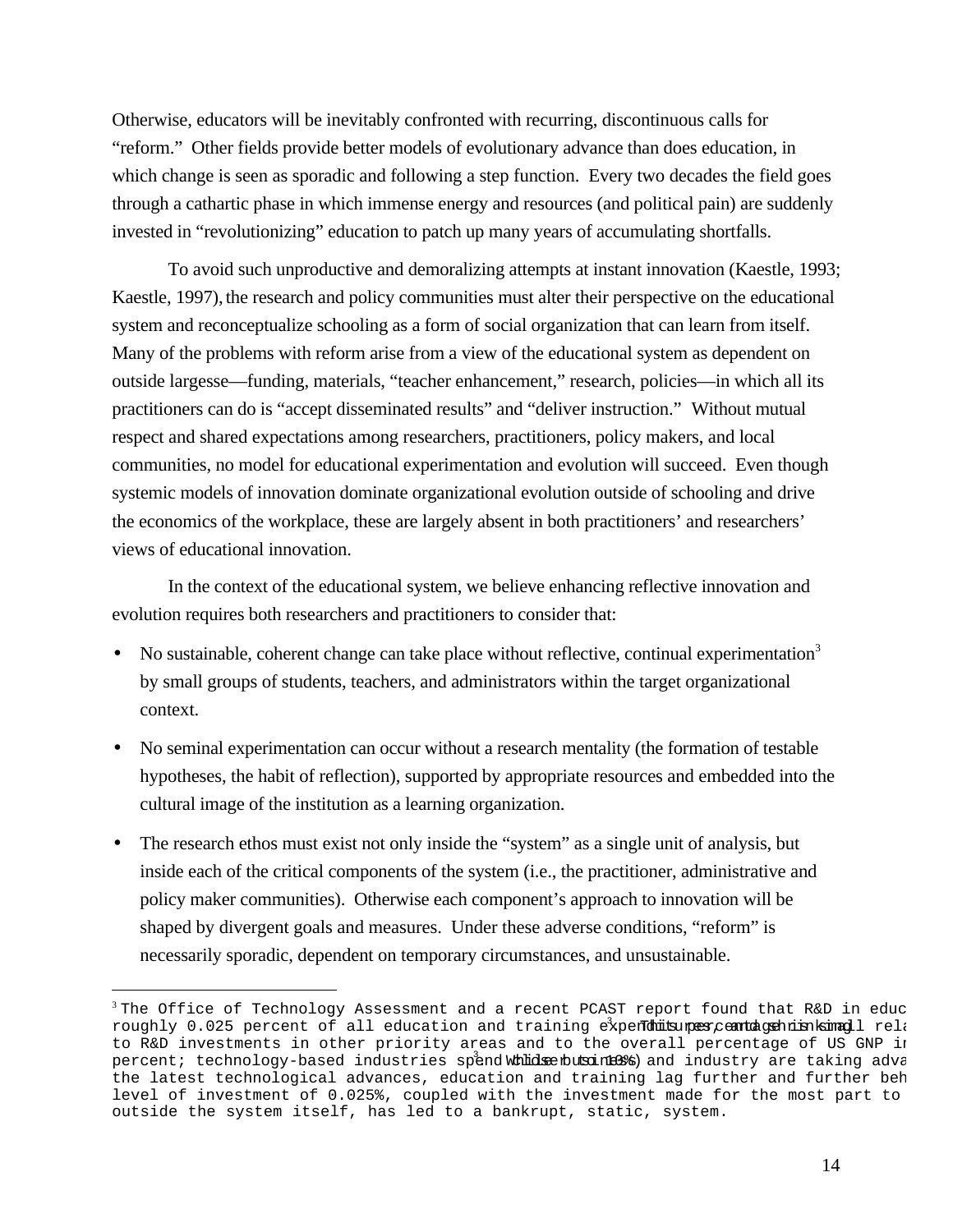- Not only strategies evolve; the meanings attached to goals also shift as we learn. Worthwhile strategic goals must not be set in stone; if frozen in time, the objectives sought will become inconsequential, eschewed, or co-opted.
- Scaling-up does not only mean multiplying practices or disseminating outcomes, but also determining the contextual conditions for a similar process of innovation to take place.
- Any sustainable change must at some point be 'owned' by an individual, organization, or system rather than being seen as imposed by some external mandate.

How can research funding agencies encourage such a shift in the beliefs and values of researchers, practitioners, and policy makers?

The impetus for these changes in the culture of educational innovation must initially come from the research community. But research can play a significant role in sustainable educational innovation only by developing and testing hypotheses in the challenging real world settings where implementation problems surface. Funders and researchers must then ensure that the formulation, testing, and modification of hypotheses and designs from their inception include practitioners' perspectives and knowledge. For example, educational research in science and mathematics has gradually moved closer to enactment in contexts of authentic instructional practice. This field has progressed from laboratory studies and mass testing to detailed research in classrooms and careful analysis of students' conceptual learning. We call for expanding this trend across all disciplinary areas by giving much higher priority to research on whole systems of educational practice, including schools, families, mass media. Such research is currently rare, for all the reasons described earlier, but urgently needed.<sup>4</sup>

To enable conducting the mutually developed, coherent implementation studies suggested earlier as a crucial strategy for educational improvement, the scholarly community and its funders must become more reflective and self-critical about the current process and goals of educational research. Studies of education are similar in some (not all) ways to studies in the sciences, social sciences, engineering, and mathematics. Analogous to research in engineering and the social sciences, educational studies involve developing knowledge about designed, human contexts less constant in their attributes than natural phenomena. As Salomon (1991) describes, educational reform is a complex, multifaceted enterprise similar to aircraft design as a an activity that must embrace complexity in order to reach a solution, and whose outcome includes a detailed blueprint of how to reproduce the process as well as the pitfalls to avoid. The situations studied by educational researchers can be seen as complex systems with sophisticated feedback and non-linear causality, similar to biological or ecological systems, and can therefore benefit from integrated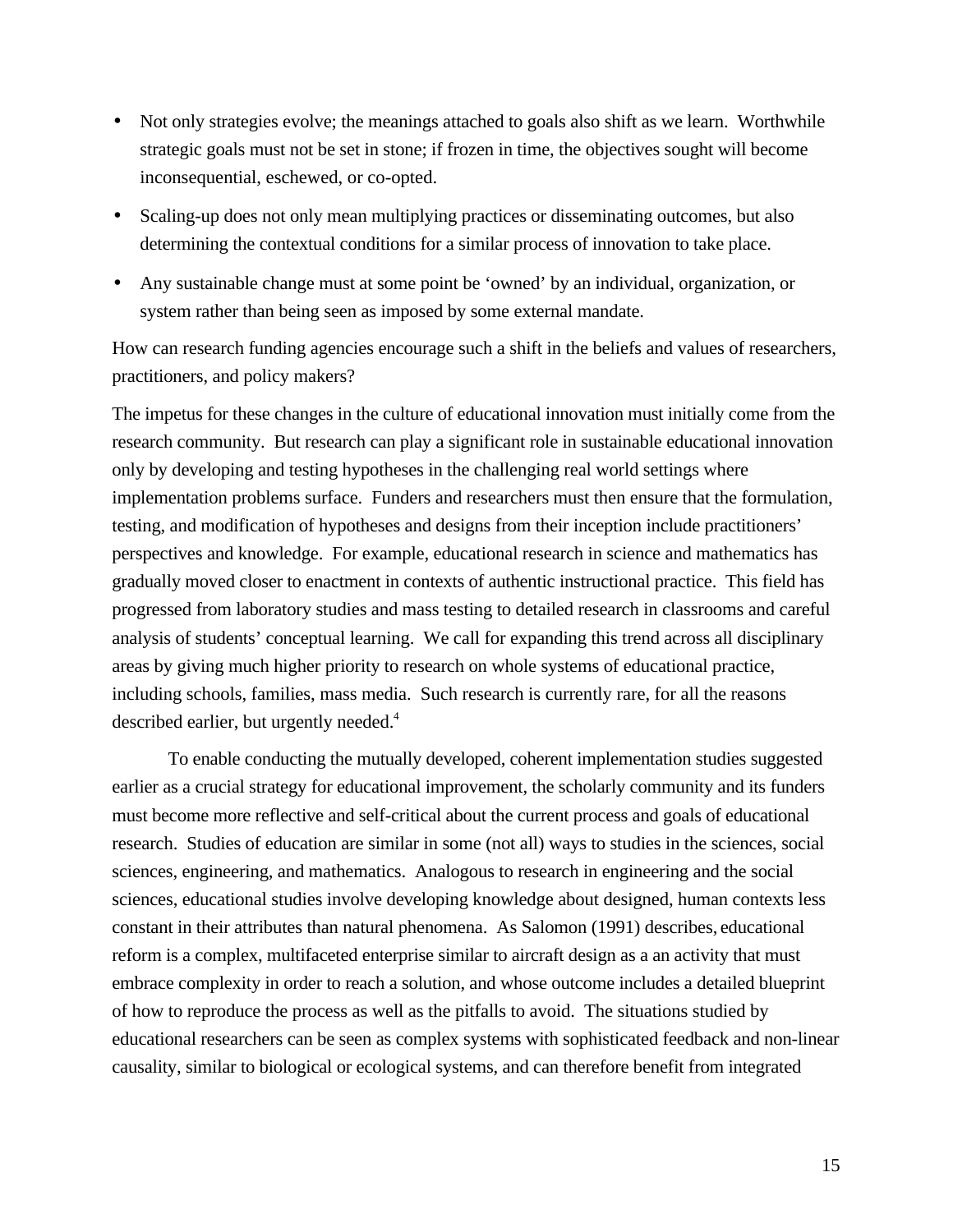system research strategies (whose development should be supported more strongly by funding agencies). Beyond independent scholarship, educational researchers also should play a role as intermediaries who enable experts in other disciplines, educational practitioners, learners, funders, and policy makers to understand these complex-system perspectives.

As the field of education changes, the types of research requested and needed alter. In the 1980s, societal concern about educational outcomes led to a variety of descriptive studies designed to assess and understand problems in performance. At the turn of the millennium, now that the causes underlying educational dysfunctions are better understood, practitioners and policy makers are asking researchers to focus on applied studies that improve practice in a sustainable, affordable, and scaleable manner. Requests from the field for research results that inform practice have thus far resulted primarily in evaluative studies that provide limited evidence on whether current educational interventions are worth the cost and trouble involved in implementation. We believe these questions should instead be answered through research funding focused on implementing organizational and systemic processes that optimize investments in innovation and increase the quality and depth of students' learning outcomes.

Another factor influencing the nature of educational research is the rapid advance of information technology and the affordances new media provide for motivating learning and promoting change. Studies of alternative approaches to learning that emerging technologies enable are an important strategic investment for educational research (Dede, in press). As illustrated in our earlier discussion of "knowledge networking," these innovations also might help resolve current problems of schooling and of scaling-up change in a more effective and affordable way than present strategies for improvement.

In response to all these needs, we believe that a balanced portfolio of educational research would include greater emphasis than funders currently provide for these types of initiatives:

- developing a broader base of researchers and scholars capable of studying the complex situations characteristics of large-scale educational innovation in complex environments;
- developing new types of research methodologies to address significant problems of practitioners and policy makers at appropriate levels of aggregation;
- producing a series of research summaries that present validated current research results using the types of evidence practitioners and policy makers find convincing;
- building partnerships with practitioners and policy makers in the design and analysis of mutually developed implementation studies;

 $\frac{1}{4}$ <sup>4</sup> The authors thank Marcia Linn for contributing this comment.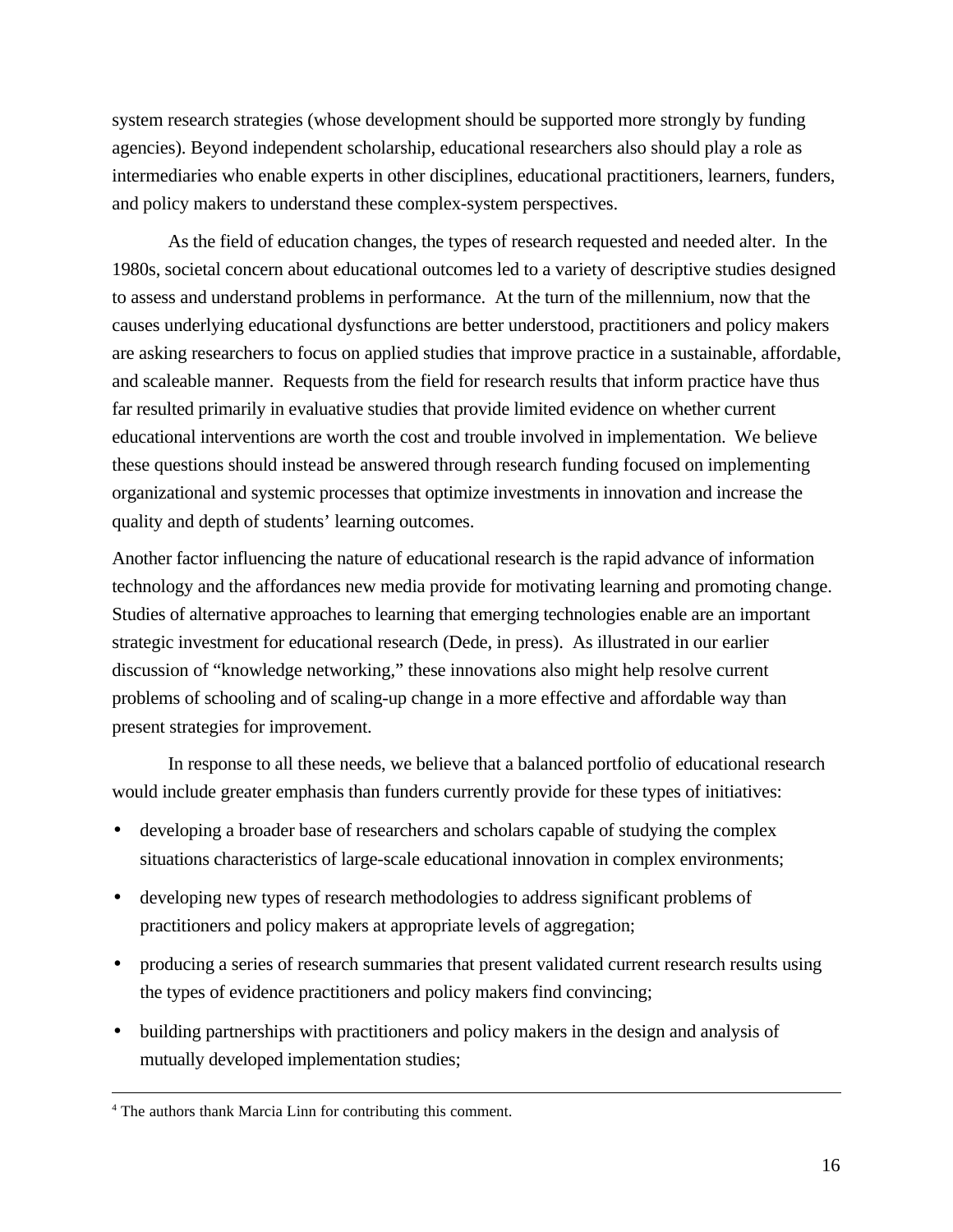- fostering the potential capability of emerging information technologies to enhance learning and teaching; to improve the organizational efficiency and effectiveness of schools; to enable partnerships for learning among teachers, parents, employers, and communities; and to develop new tools and methods that empower the process of knowledge generation and communication; and
- funding proof-of-concept demonstrations that reproduce and validate an insight or innovation through pilot implementation in a realistic, authentic setting, rather than simply in laboratory trials.

To assess the quality and potential of educational research, we need a balanced portfolio of research capable of sustaining educational reform, including:

- fundamental innovation rather than minor enhancements to existing practices
- a focus on strategic issues of major importance to practitioners and policy makers throughout the multi-year time frame in which research outcomes are developed
- the development of a conceptual framework based both on current challenges in educational practice and on emerging opportunities from potential innovations in technology or theory
- closer research links to basic scientific research that has the potential to significant improve practice, or to shed light on human learning and coping strategies, and that can provide applied educational research with productive questions of relevance to human knowledge acquisition, retention, and generation
- a long-term perspective, making convincing assumptions about coming advances in technology or knowledge that require immediate, strategic action to prepare educational practice and policy for the future
- a model based on systems thinking rather than reductionist approaches to understanding the interrelationships between an educational intervention and the other processes occurring in its organizational context
- an analysis of already existing, related research that enables this project to extend, complement, or refute similar studies
- analysis of project products and outcomes, including testing the falsifiability of research hypotheses by controlled studies against "current best practice" alternatives to the proposed innovation
- studying successes to "reverse engineer" their generalizable implications for learning, teaching, and organizational structure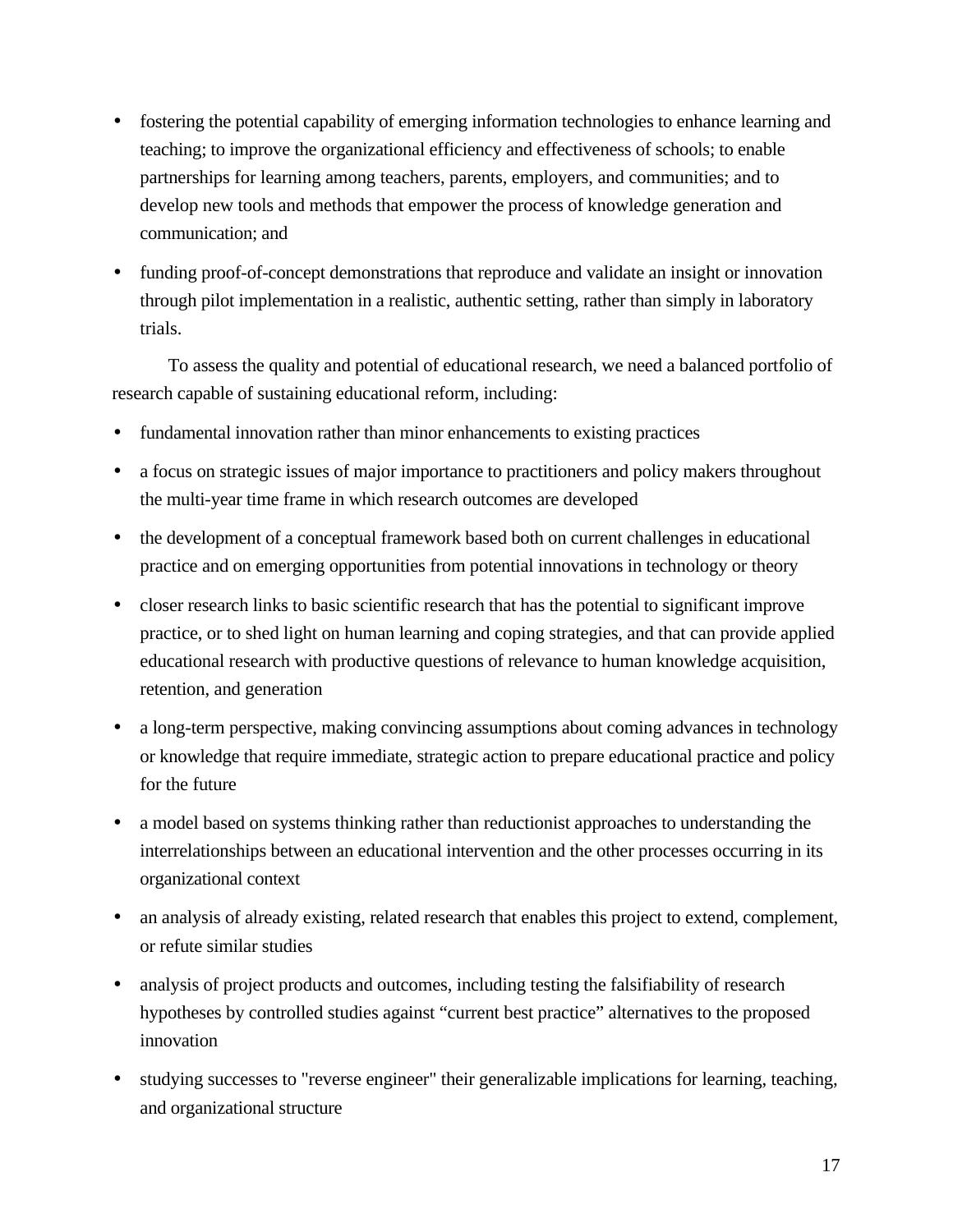- proof-of-concept demonstrations that validate an insight or innovation through pilot implementation in a realistic, authentic setting, rather than simply in laboratory trials
- the generation of fundamental insights that generalize to advance the conceptual frameworks educators use in decision making, or the development of innovations in practice that transfer beyond the local context into many similar situations nationally
- innovations that are affordable, scaleable, and sustainable
- undertaking assertive and proactive dissemination strategies that both inform a broad base of researchers, practitioners, and policy makers and provide support for those interested in adopting or extending the innovation

Not all of these criteria are appropriate for every type of educational research, but they suggest a strategy that could be used when making competitive judgments about what scholarship to propose or what funding decisions lead to an effective research portfolio.

# **Conclusion**

Given that our nation's educational system must evolve to meet the needs of a global, knowledge-based marketplace, then all the groups within that system must contribute towards mutually agreed innovation strategies and outcomes. Any set of stakeholders that is not given validity as a respected and empowered contributor towards improvement will (wittingly or unwittingly) co-opt the change into trusted and known patterns of work and thus defeat any purpose not mutually developed. This is why the prevalent conceptualization of educational research as academic and separate from practice has direct deleterious effects on the relationship between research, policy, and practice.

Reconceptualizing research funding agendas, priorities, and processes to focus more on implementation studies mutually developed by scholars, practitioners, and policy makers is a promising strategy to remedy this situation. For such a reflective, evolutionary innovation process to succeed, researchers, practitioners, and policy makers must all alter their views on the value and conduct of research, as well as on the roles played by these three groups in research and implementation. Acceptance of these shifts in assumptions and actions must initially come from the research community and its funders; to initiate a dialogue, this article suggests first steps in this direction.

# **References**

Bransford, J. D. and D. L. Schwartz (1999). Rethinking Transfer: A Simple Proposal with Multiple Implications. In A. Iran-Nejad & P. D. Pearson (Eds.), Review of Research in Education. Washington: AERA.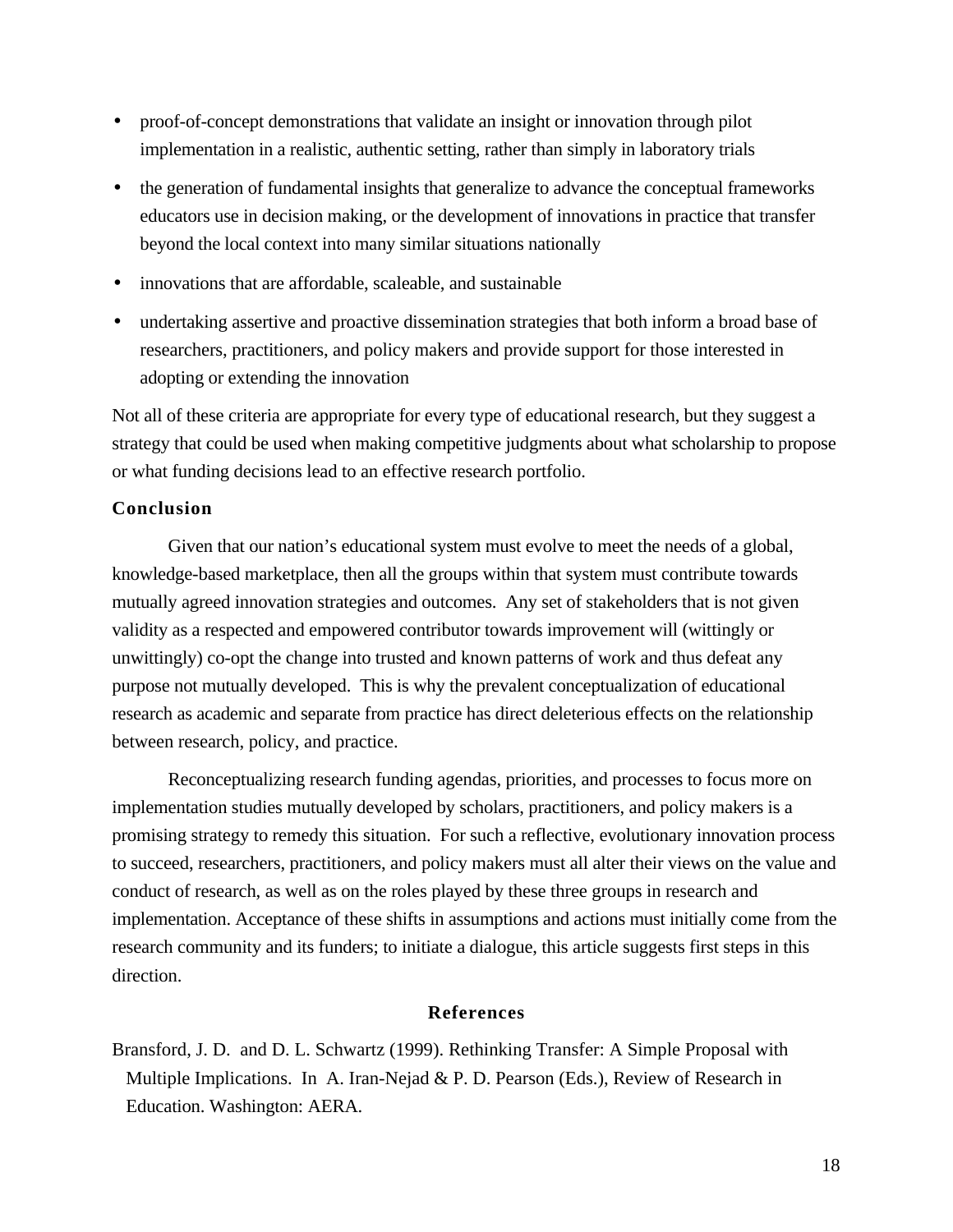- Brown, A. L. (1992). Design experiments: Theoretical and methodological challenges in creating complex interventions. *The Journal of the Learning Sciences*, 2, 137-178.
- Collins, A. (1996). Design issues for learning environments. In S. Vosniadou, E. D. Corte, R. Glaser, & H. Mandl (Eds.), *International perspectives on the psychological foundations of technology-based learning environments*. New York: Springer-Verlag
- Cuban, L. (1990). Reforming again, again, and again. *Educational Researcher,* 19(1), 3-13.
- Darling-Hammond, L. (1997). Teachers and teaching: Testing policy hypotheses from a national commission report, *Educational Researcher*, 27(1), 5-15.
- Dede, C. (in press). Emerging Influences of Information Technology on School Curriculum. *Journal of Curriculum Studies*
- Dede, C. (1999) The Role of Emerging Technologies for Knowledge Mobilization, Dissemination, and Use in Education. Washington, DC: U.S. Dept. of Education.
- Dede, C. (1998). Learning with technology (the 1998 Yearbook of the Association for Supervision and Curriculum Development). Alexandria, VA: ASCD.
- Fullan, M.G. (1993). *Change forces: Probing the depths of educational reform*. Bristol, PA: Falmer Press.
- Jacobs, J.K., M. Yoshida, J.W. Stigler, and C. Fernandez. "Japanese and American Teachers' Evaluations of Mathematics Lessons: A New Technique for Exploring Beliefs." *Journal of Mathematical Behavio*r, vol. 16, no. 1, 1997, pp. 7-24.
- Kaestle, C. (1993). The awful reputation of educational research, *Educational Researcher*, 22 (1), 23-31.
- Kaestle, C. (1997). Improving the awful reputation of educational research, *Educational Researcher,* 26(7), 26-28.
- Kennedy, M. (1997). The connection between research and practice, *Educational Researcher*, 26(7), 4-12.
- Lagemann, E.C. (1997). Contested terrain: A history of education and the United States, 1890- 1990.*Educational Researcher*, 26(9), 5-17.
- National Commission on Teaching and America's Future. (1996). *What Matters Most: Teaching for America's Future*. New York, NY: National Commission on Teaching and America's Future.